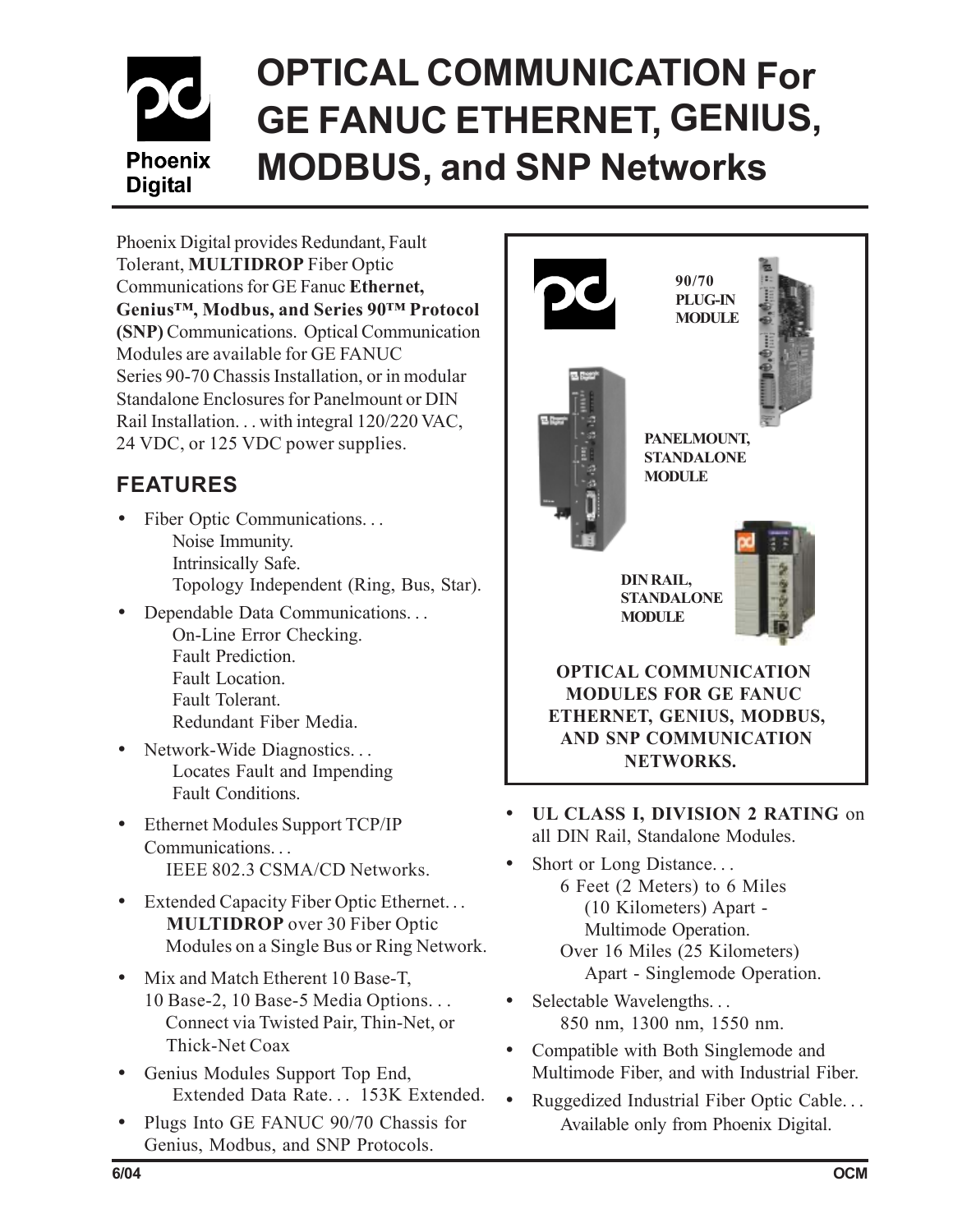### **DESCRIPTION**

Phoenix Digital's family of Optical Communication Modules for GE Fanuc Ethernet, Genius, Modbus, and SNP networks provide the most advanced, comprehensive, fiber optic communication capabilities on the market today. Phoenix Digital's fiber optic modules provide optical communication media, transparent to the communication protocol and configurable for distribution by the user in ring, bus, star, tree, or point-to-point network installations. Fiber optic cable is now the media of preference for harsh industrial network environments due to the inherent benefits of high reliability, electrical noise immunity, and intrinsic safety. Phoenix Digital's fiber optic modules provide continuous on-line error checking for jitter, pulsewidth distortion, carrier symmetry, and optical signal strength. All of this, together with comprehensive self-test diagnostics, optimizes the overall integrity of Ethernet, Genius, Modbus, and SNP communication networks at-large, providing Dependable Data Communications.

Optical communication network options include features not found in even the most expensive communication network installations:

- On-line Diagnostic Monitoring.
- Self Healing Communication Recovery.
- In-line Signal Monitoring.
- Locates Fault and Impending Fault Conditions.
- Ethernet Modules Fully Compatible with IEEE 802.3.
- Connect over 30 Ethernet Fiber Optic Modules on a Single Multidrop Bus or Redundant Ring Network.
- Each Ethernet Module Provides Integral Hub Functionality... Extra Ports for On-Line Programming, Monitoring, and Diagnostics.
- UL Class I Division 2 Rating on all Ethernet DIN Rail, Standalone Fiber Optic Modules.
- –– Ethernet, Genius, Modbus, and SNP Modules are Fully Compatible with Network Protocols.
- Genius Modules Support Top End, Extended Genius Data Rate.
- Full Duplex Modbus Communication.
- Modbus Modules Compatible with Phoenix Digital's complete line of Modbus Port Expanders, Network Servers, and Communication Controllers.
- Annunciation of Low Signal Level.
- Wavelength Selection.
- Extended Communication Distances.

Phoenix Digital's fiber optic modules may be used together in the same physical network to connect GE Fanuc PLCs, Genius I/O Blocks, Host Computers, Honeywell DCS, etc. Phoenix Digital makes all of this possible, in the price range of a conventional communication modem, through application of its patented self healing communication switch and advanced optical technologies.

## **OPERATION**

FAULT PREDICTIVE... Phoenix Digital's fiber optic modules provide fault prediction thru diagnostic monitoring and detection of impending communication failures resulting from gradual degradation of the communication link itself. The fiber optic modules monitor for impending fault conditions by continuously measuring the actual inline signal strength (optical power) of the data communications at the receive data inputs on the module. The fiber modules continuously compare these actual in-line measurements to preset optical power reference thresholds. If the actual in-line data communication signal strength degrades below these power thresholds the fiber modules will detect and annunciate the impending failure condition via indicators on the front of the module. Phoenix Digital's fiber optic modules also provide hardwired diagnostic outputs (discrete and analog) for detecting and locating impending fault conditions, and for on-line optical power measurement. Thus, communication network status is continuously monitored, and impending failure conditions are annunciated and located before the communication failure actually occurs. This enables maintenance personnel to perform Predictive Maintenance on fiber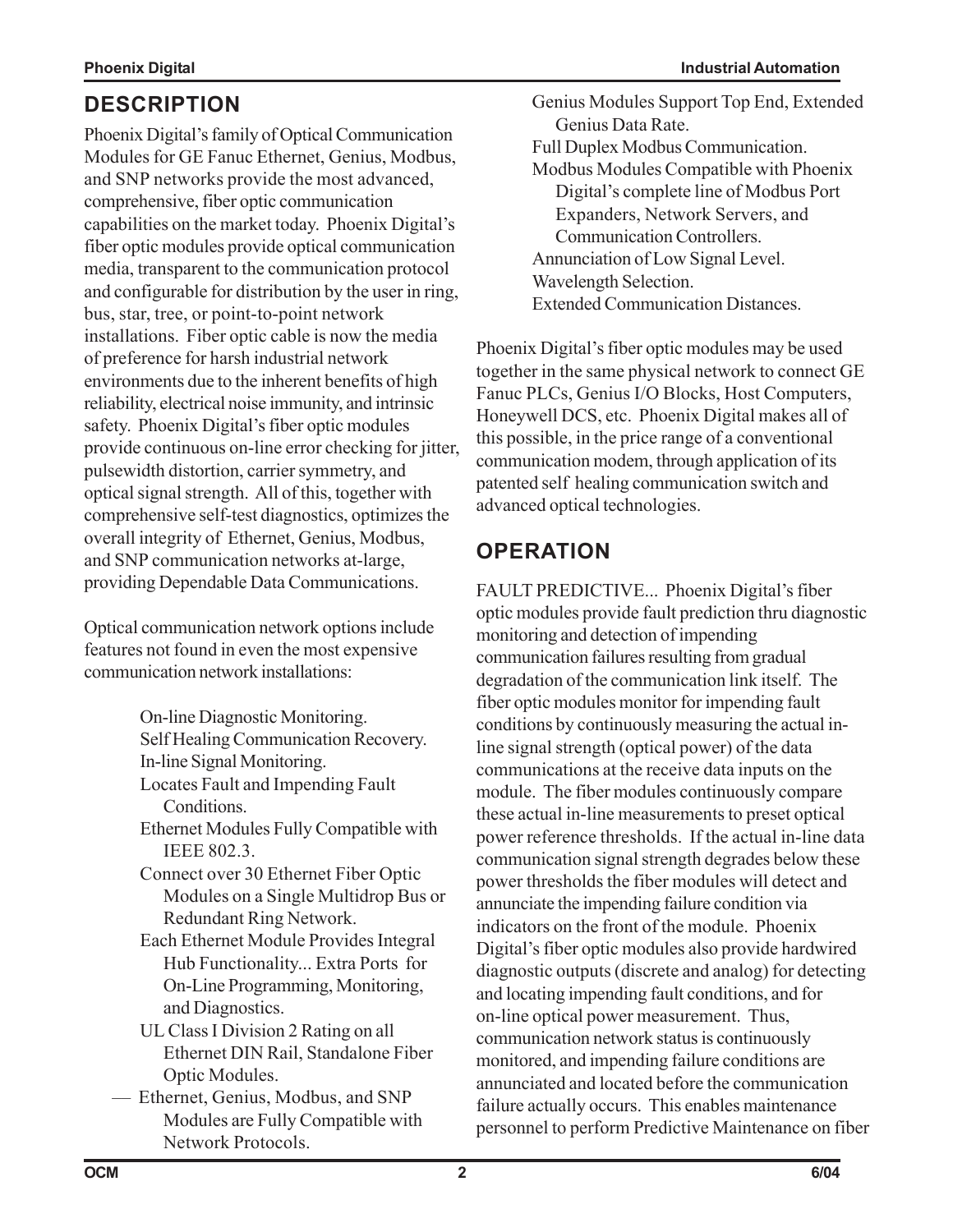optic Ethernet, Genius, Modbus, and SNP communication networks at-large!

FAULT MANAGEMENT... Phoenix Digital's fiber optic modules provide fault tolerant, self healing communications through diagnostic monitoring of the communication signal waveforms at each node on the network, and ultra-high speed detection and isolation of points of communication failure anywhere on the network. The fiber optic modules self heal around communication failures in ring, bus, star, tree, or point-to-point network configurations. They automatically redirect network traffic around points of failure until the failure conditions are corrected, and then automatically restore the communication network to its original traffic patterns. Thus, communication continuity is unconditionally maintained by the fiber modules in the event of either node or media failure! In addition, the Phoenix Digital's fiber optic modules provides diagnostic outputs to locate network fault conditions, enabling maintenance personnel to splice/terminate/replace fiber media, add/delete nodes, etc. on-line, without disrupting network communications! All of this is transparent to the operation of Ethernet, Genius, Modbus, and SNP communication networks.

INTERACTIVE DIAGNOSTICS... Phoenix Digital's fiber optic modules provide advanced, system-level interactive diagnostics. These diagnostics may be used to assist in troubleshooting a wide variety of different types of network problems:

- Detect and Locate Fault Conditions Throughout the Network.
- Trap-and-Hold, and Locate Intermittent Communication Failures.
- Detect and Locate Impending Fault Conditions Throughout the Network.

These advanced diagnostics provide the user with a powerful set of tools, greatly simplifying network start-up and on-line maintenance of Ethernet, Genius, Modbus, and SNP networks. EXTENDED DISTANCES... Phoenix Digital's fiber optic modules provide optional wavelength selection for extended distance applications. The economical 850 nanometer wavelength may be selected for data communication networks with less than 12,000 feet (3,650 meters) between nodes. The higher performance 1300 and 1550 nanometer multimode wavelengths may be selected for longer distance applications, extending communication distances between nodes to over 6 miles (10 kilometers). The 1300 and 1550 nanometer singlemode wavelengths may be selected for extended distance applications, extending communication distances between Genius, Modbus, and SNP nodes to over 16 miles (25 kilometers)! (Consult the factory for extended distance Ethernet applications exceeding 2 miles/3 kilometers.)

### **INSTALLATION**

Phoenix Digital's Ethernet, Genius, Modbus, and SNP Optical Communication Modules are available in modular Panelmount, Industrial Enclosures. Ethernet Fiber Optic Modules are also available in modular DIN Rail, Industrial Enclosures. Plug-In 90/70 fiber modules are available for Genius, Modbus, and SNP networks.

Phoenix Digital's fiber optic modules may be interconnected on the fiber optic network in an active bus configuration, using either multimode or singlemode fiber optic cable (See Figures on Pages 5 and 6.). Channel A Receive Data inputs and Transmit Data outputs should be interconnected sequentially from fiber module to fiber module in one direction, and Channel B Receive and Transmit Data inputs and outputs interconnected sequentially in the opposite direction. This configuration may be made fault tolerant by cross-connecting end-to-end Channel A (Ch A Transmit to Ch A Receive) and Channel B (Ch B Transmit to Ch B Receive) on the fiber optic modules on either end of the active bus. (See Figures on Pages 7 and 8.). This effectively transforms it into a counter-rotating ring for Ethernet, Genius, Modbus, or SNP networks, without requiring any other action by the user.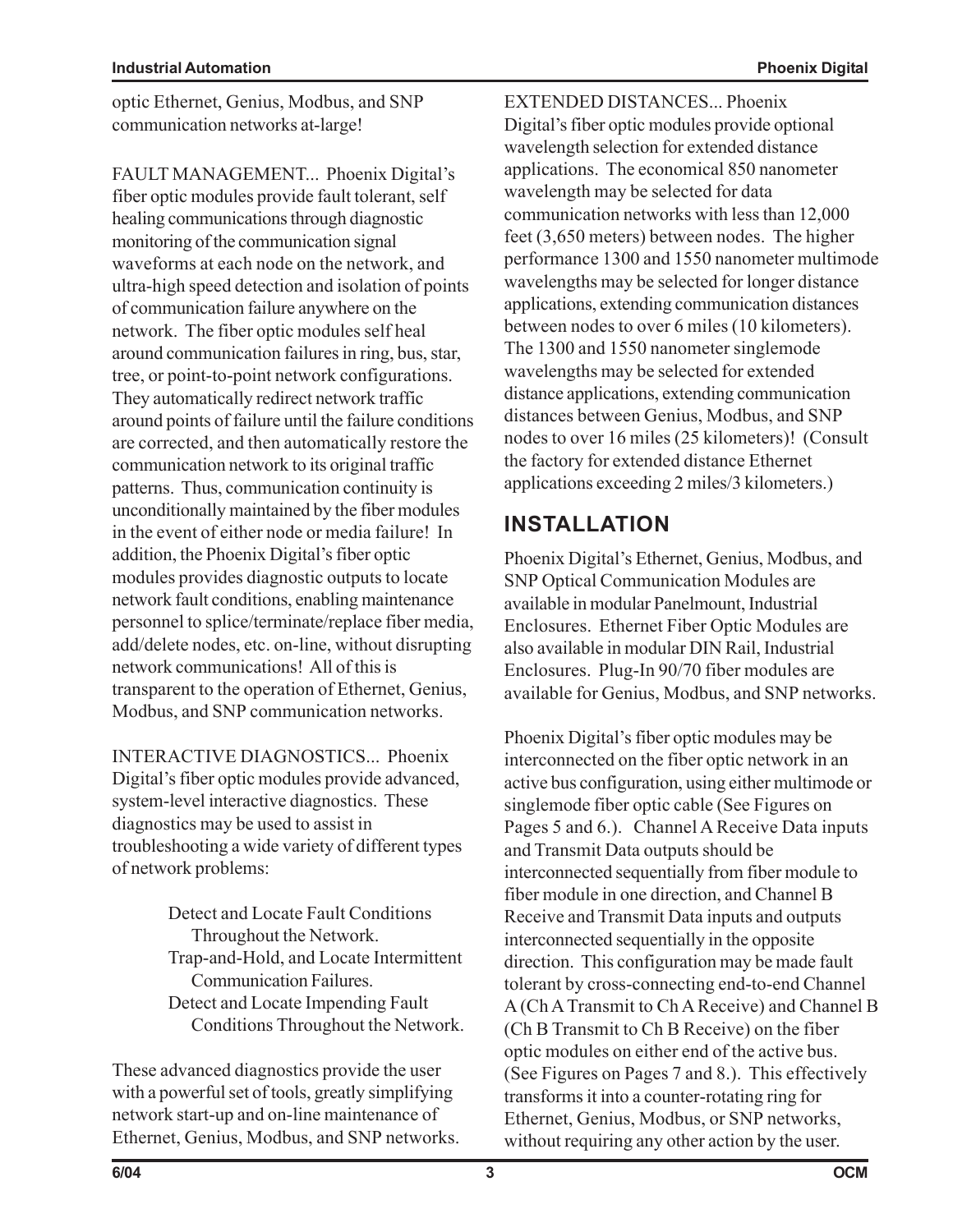#### **ORDERING INFORMATION**

| Model Number <sup>(1)</sup>                                                                                                                                                                                                                                                                                                                                                                                                                                                                                                                                                                                                                                                                                                                                                                                                                                                                                                                                                                                                                                                                                                                                                                                                                                                                                                                                                                                                                                                                                                                                                                                                                                                                                                                                              | <b>Description</b>                                                                                                                                                             |  |
|--------------------------------------------------------------------------------------------------------------------------------------------------------------------------------------------------------------------------------------------------------------------------------------------------------------------------------------------------------------------------------------------------------------------------------------------------------------------------------------------------------------------------------------------------------------------------------------------------------------------------------------------------------------------------------------------------------------------------------------------------------------------------------------------------------------------------------------------------------------------------------------------------------------------------------------------------------------------------------------------------------------------------------------------------------------------------------------------------------------------------------------------------------------------------------------------------------------------------------------------------------------------------------------------------------------------------------------------------------------------------------------------------------------------------------------------------------------------------------------------------------------------------------------------------------------------------------------------------------------------------------------------------------------------------------------------------------------------------------------------------------------------------|--------------------------------------------------------------------------------------------------------------------------------------------------------------------------------|--|
| OCM-ETH <sup>(2)</sup><br>OCM-GEN <sup>(3)</sup><br>OCM-MOD <sup>(3)</sup><br>OCM-SNP <sup>(3)</sup>                                                                                                                                                                                                                                                                                                                                                                                                                                                                                                                                                                                                                                                                                                                                                                                                                                                                                                                                                                                                                                                                                                                                                                                                                                                                                                                                                                                                                                                                                                                                                                                                                                                                     | <b>ETHERNET Optical Communication Module</b><br><b>GENIUS Optical Communication Module</b><br><b>MODBUS Optical Communication Module</b><br>SNP Optical Communication Module   |  |
| $OCX-ETH$ $(2, 4)$                                                                                                                                                                                                                                                                                                                                                                                                                                                                                                                                                                                                                                                                                                                                                                                                                                                                                                                                                                                                                                                                                                                                                                                                                                                                                                                                                                                                                                                                                                                                                                                                                                                                                                                                                       | <b>ETHERNET Optical Communication Module</b>                                                                                                                                   |  |
| OCM-CBL-A1-10<br>OCX-CBL-A1-10<br>OCM-AUI-A1                                                                                                                                                                                                                                                                                                                                                                                                                                                                                                                                                                                                                                                                                                                                                                                                                                                                                                                                                                                                                                                                                                                                                                                                                                                                                                                                                                                                                                                                                                                                                                                                                                                                                                                             | Ethernet 10 Base-T PLC to OCM/OCX(J1) Interconnect Cable (10 ft/3 mtr)<br>Ethernet 10 Base-T PLC to OCX(J2) Interconnect Cable (10 ft/3 mtr)<br>Ethernet 10 Base-T Transceiver |  |
| (1) Add suffix "-85" for 12,000 feet/3,650 meters between nodes (850 nm Multimode Wavelength).<br>Add suffix "-13" for 32,000 feet/10 kilometers between nodes (1300 nm Multimode Wavelength).<br>Add suffix "-15" for 43,000 feet/13 kilometers between nodes (1550 nm Multimode Wavelength).<br>Add suffix "-P" to OCM modules for Panelmount, Standalone Module Enclosure. (Optional for<br>OCM-GEN, OCM-MOD, and OCM-SNP. Required for OCM-ETH modules.)<br>Add suffix "-R" to OCX modules for DIN Rail, Standalone Module Enclosure.<br>(Required for OCX-ETH modules.)<br>Add suffix "-D" for Real Time Diagnostic Option. (Required for OCX Class I, Div 2 Rating.)<br>Add suffix "-ST" for ST Fiber Optic Connector Style.<br>Add suffix "-SMA" for SMA Fiber Optic Connector Style. (Available only with the<br>850 Nanometer Wavelength.)<br>Add suffix "-24V" for 24 VDC Operation.<br>Add suffix "-125V" for 125 VDC Operation.<br>Add suffix "-ACV" for 120/220 VAC Operation.<br>Add suffix "-A1" to OCM-ETH and OCX-ETH Modules for 10 Base-T Operation.<br>(Two "-A1" suffixes may be added to OCM-ETH and OCX-ETH model numbers for dual,<br>integral 10 Base-T Transceiver Operation.)<br>Add suffix "-A2" to OCM-ETH and OCX-ETH Modules for 10 Base-2 Operation.<br>Add suffix "-EXT" for Networks with 10 or More OCM-ETH and/or OCX-ETH Modules.<br>Add suffix "-SM" for Singlemode Operation. (Available with 1300 Nanometer Wavelength,<br>1550 Nanometer Wavelength, and ST Connector Options Only.)<br>Add suffix "-422" to OCM-MOD Modules for RS-422 Modbus communications.<br>Add suffix "-485" to OCM-MOD Modules for RS-485 Modbus communications.<br>Add suffix "-FD" to OCM-MOD Modules for Full Duplex, Point-to-Point Communications. |                                                                                                                                                                                |  |
| over 2 miles/3 kilometers.                                                                                                                                                                                                                                                                                                                                                                                                                                                                                                                                                                                                                                                                                                                                                                                                                                                                                                                                                                                                                                                                                                                                                                                                                                                                                                                                                                                                                                                                                                                                                                                                                                                                                                                                               | (2) Consult the factory for more information on Ethernet communication networks with distances                                                                                 |  |

- (3) Available as 90/70 Plug-In Modules. (Add suffix "-P" for Panelmount, Standalone Enclosure.)
- (4) OCX-ETH modules are rated for use in Class I, Division 2 Hazardous Locations.

Consult the factory for additional information on fiber optic modules for other Open Standard Networks; other Open and Proprietary Control Networks; 19" Rackmount/Panelmount Modems; Industrial Fiber Optic Cable (indoor, outdoor, aerial, burial, etc.); and **MODBUS PORT EXPANDERS**, multiplexers, network servers, and communication controllers for MODBUS networks. Genius and Series 90 are registered trademarks of GE FANUC Automation.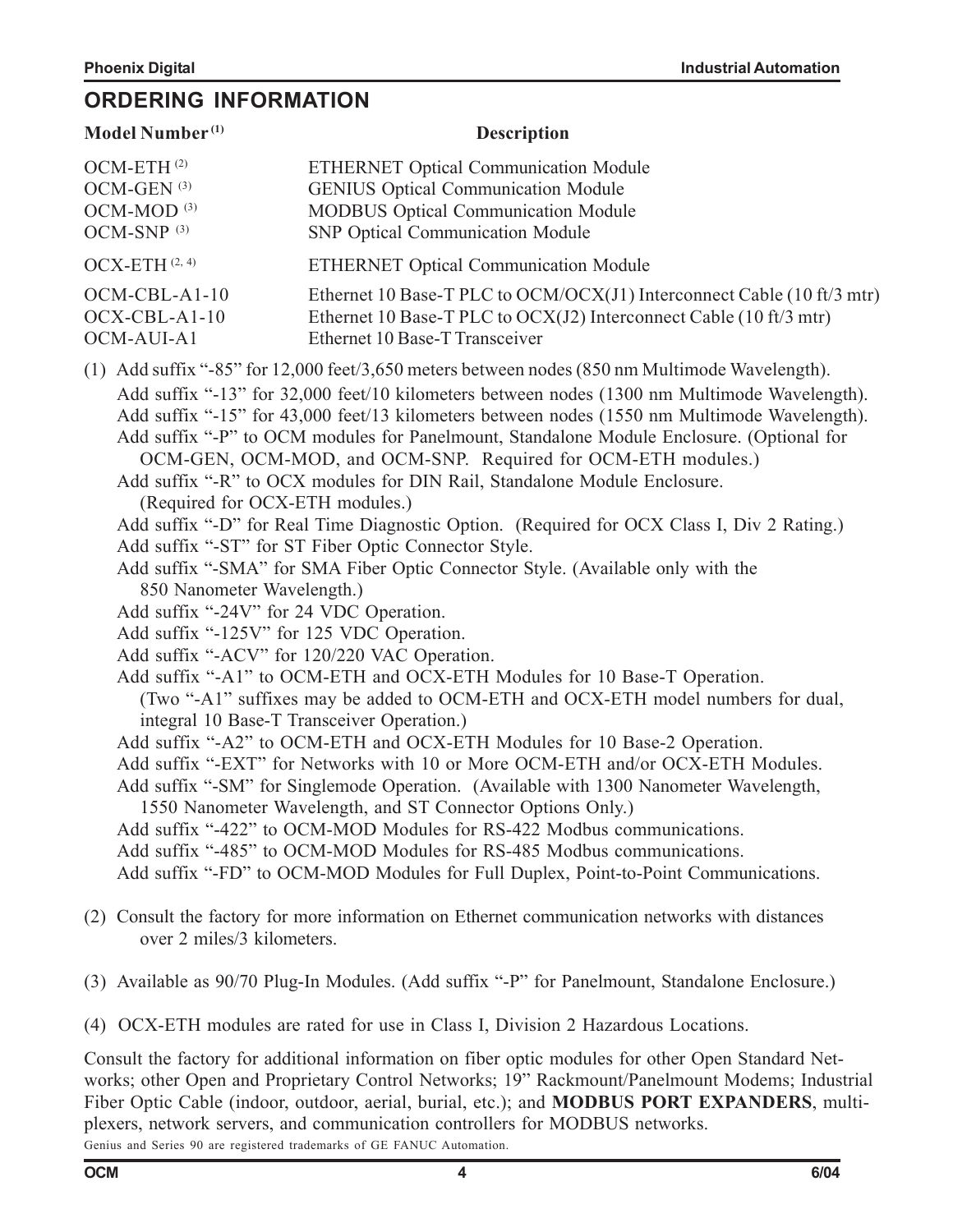#### **SPECIFICATIONS**

| Fiber Optic Cable Type              | : Multimode or Singlemode                                                |
|-------------------------------------|--------------------------------------------------------------------------|
| Mating Connector                    | : ST or SMA                                                              |
| <b>Transmit Launch Power</b>        | : -15 dbm (Typical, Multimode); -18 dbm (Singlemode)                     |
| <b>Receive Sensitivity</b>          | $: -32$ dbm                                                              |
| Power Supply                        | : 120/220 VAC, 24 VDC, or 125 VDC 10 to 15 Watts                         |
| Environmental                       |                                                                          |
| <b>Operating Temperature</b>        | : $0^{\circ}$ to $60^{\circ}$ C (32 $^{\circ}$ to 140 $^{\circ}$ F)      |
| <b>Storage Temperature</b>          | : -40 $^{\circ}$ to 85 $^{\circ}$ C (-40 $^{\circ}$ to 185 $^{\circ}$ F) |
| <b>Relative Humidity</b>            | : 0 to 95% RH, non-condensing                                            |
| Dimensions                          |                                                                          |
| Series 90-70 Plug-In Modules        | : Single Slot, GE Fanuc Series 90-70 Module                              |
| Panelmount, Standalone Modules      | : 10.38" H x 3.50" W x 7.00" D                                           |
| for Genius, SNP, Modbus             | $(26.36cm$ H x 8.90cm W x 17.78cm D)                                     |
| Panelmount, Standalone Modules      | : $10.38$ " H x $3.50$ " W x $6.14$ " D                                  |
| for Ethernet                        | $(26.36cm$ H x 8.90cm W x 15.60cm D)                                     |
| <b>DIN Rail, Standalone Modules</b> | $: 6.10"$ H x 3.10" W x 5.50" D                                          |
| for Ethernet                        | $(15.49cm$ H x 7.87cm W x 13.97cm D)                                     |
| Hazardous Location Approval         | : UL AND UL/C Class I, Div 2 Groups A, B, C, D                           |
|                                     | (All OCX modules have the US and Canadian                                |
|                                     | UL Mark for use in Class I, Div 2 Groups                                 |
|                                     | A, B, C, and D Hazardous Locations.)                                     |
| <b>European Union Directives</b>    | $\therefore$ CE                                                          |



### **TYPICAL SNP OCM INSTALLATION CONFIGURATION**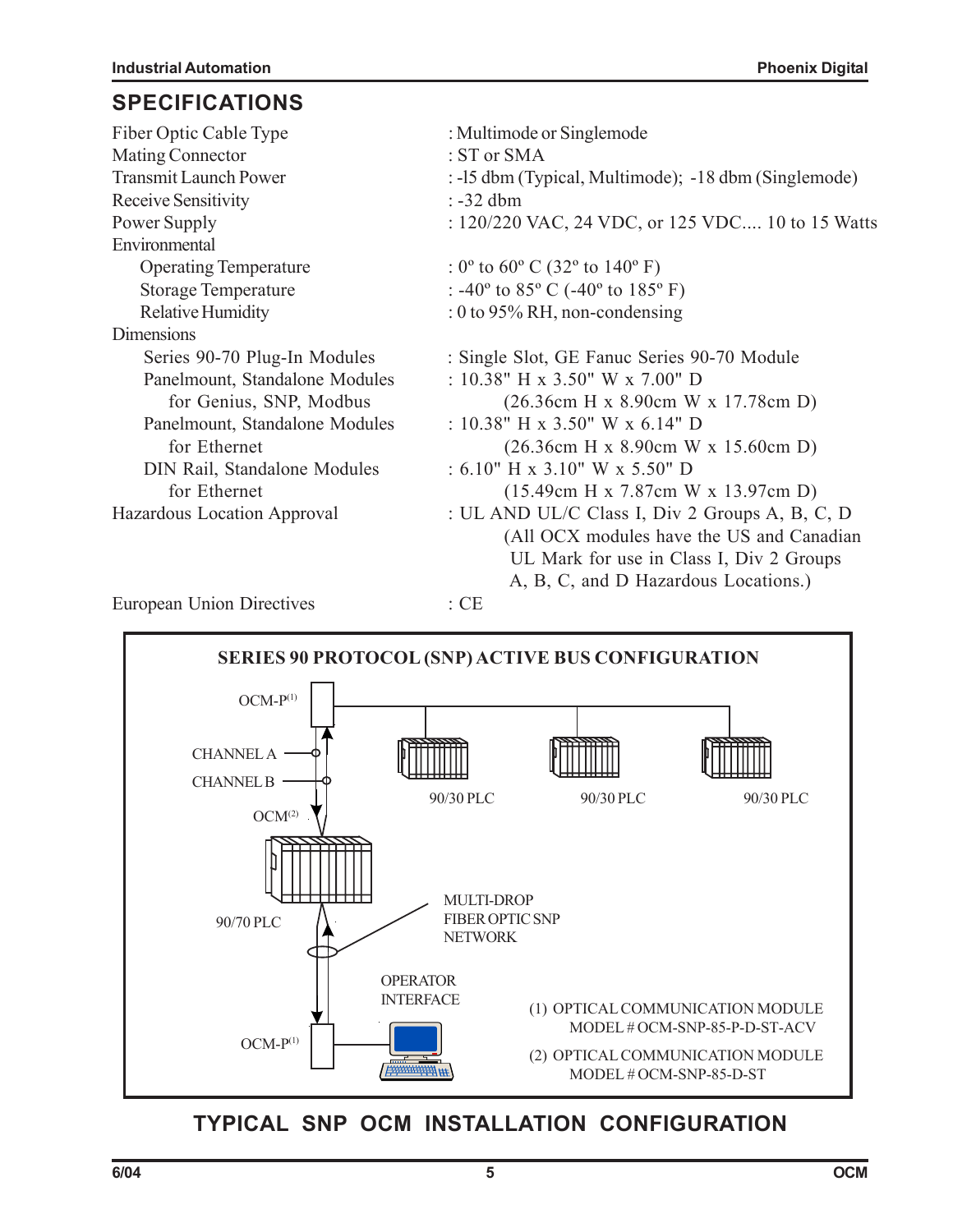

### **TYPICAL MODBUS OCM and MPE+ INSTALLATION CONFIGURATION**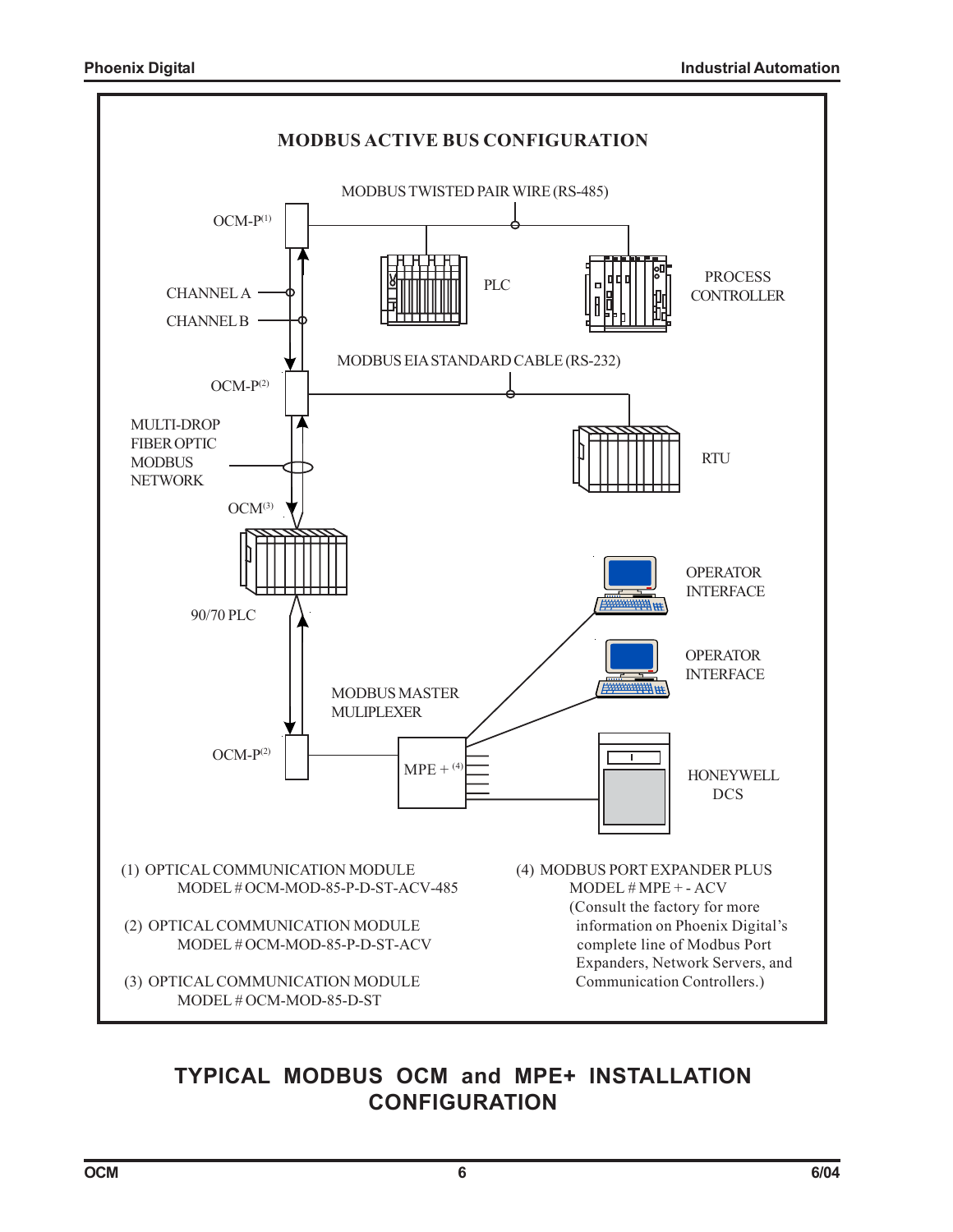

### **TYPICAL ETHERNET OCM/OCX INSTALLATION CONFIGURATION**



7650 East Evans Rd., Bldg. A Scottsdale, AZ 85260 (480) 483-7393 Phone (480) 483-7391 Fax email: phxdigital@aol.com internet: http://www.phoenixdigitalcorp.com